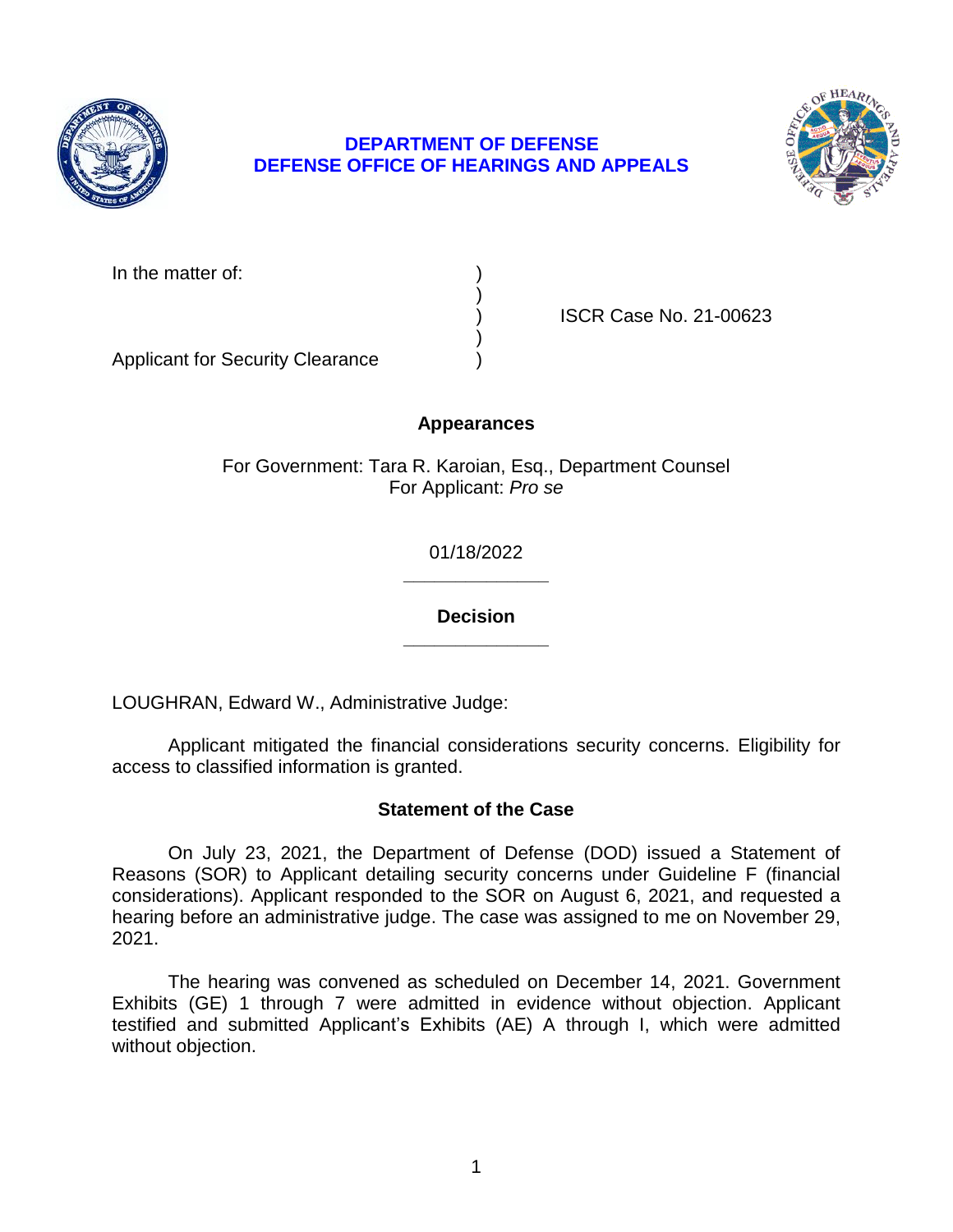#### **Findings of Fact**

 Applicant is a 31-year-old employee of a defense contractor. She has worked for her current employer or a predecessor contractor since 2016. She seeks to retain a security clearance, which she has held since about 2017. She is attending college but has not yet earned a degree. She married in 2010 and divorced in 2017. She has two children. (Transcript (Tr.) at 18-19, 28, 37-39; GE 1, 2)

 Applicant admitted that she and her ex-husband were reckless with their spending when they were younger. They took out a consolidation loan to pay their credit cards, and then had a difficult time maintaining the payments. They engaged the services of a debt-resolution company in 2016. They paid \$1,000 per month into the company's debt-relief program (DRP) for a period, but Applicant was unable to continue the payments after her divorce, and she had to withdraw from the program. (Tr. at 18- 19, 26; Applicant's response to SOR; GE 1-3)

 Neither Applicant nor her ex-husband used an attorney in their divorce, and Applicant accepted less in the division of assets and liabilities than she might otherwise have received, because she just wanted the marriage to end. She received all of the marital debt, including the debts in the SOR, except for one credit card debt. They maintain joint custody of their children, and neither party has to pay child support. He is supposed to pay half of the children's healthcare costs, but he rarely does. She maintains the health insurance for the children. (Tr. at 19-21, 28-30; Applicant's response to SOR; GE 1, 2)

 Applicant's finances stabilized for a period after her divorce. She and a partner shared a home and expenses, and she was able to start paying her debts again. He moved out in 2019, and left her with a home she could not afford. She eventually was able to move into a cheaper home and resumed paying her debts. (Tr. at 19)

 The SOR alleges 13 delinquent debts. However, the \$357 debts in SOR ¶¶ 1.h and 1.j are duplicate accounts. The 12 non-duplicate debts include a \$47,242 consolidation loan; 4 medical debts totaling \$2,454; and 7 miscellaneous debts totaling \$36,925. Applicant admitted owing all of the debts at one time, but she stated that she paid several debts and was in the process of paying others.

 Applicant settled and paid the \$695 and \$357 debts alleged in SOR ¶¶ 1.f and 1.h in August 2021. (AE D, F) She paid the four medical debts totaling \$2,454 (SOR ¶¶ 1.g, 1.i, 1.l, and 1.m) between July 2021 and December 2021. (Tr. at 24-25, 32-33; Applicant's response to SOR; GE 5-7; AE D-H)

 Applicant considered filing for Chapter 7 bankruptcy protection, but she was advised that her disposable income was too great for a bankruptcy discharge. She reengaged the services of the debt-resolution company in December 2021. She enrolled four debts totaling \$25,537 (SOR ¶¶ 1.b-1.e) in the company's DRP. She settlements with her creditors, and pay the settlement amounts out of the accumulated agreed to pay the debt-resolution company \$293 per month. The company will negotiate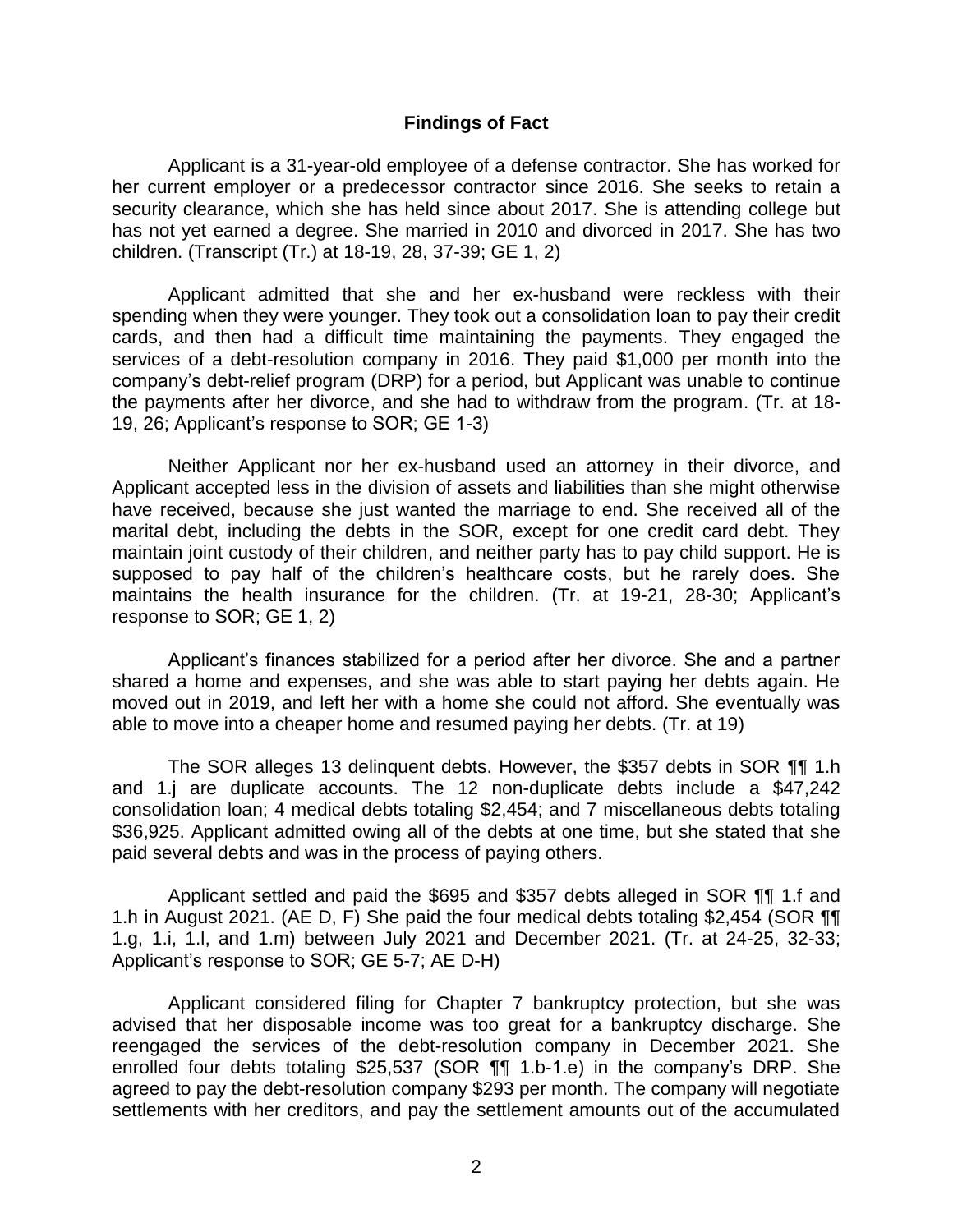funds, minus their fees. The \$10,336 debt in SOR ¶ 1.k is not included in the DRP because it is reported as charged off and transferred with a \$0 balance on the most recent credit report. It is unclear who if anyone is currently collecting the debt. Applicant stated that the debt will be added to the DRP if a creditor is located. (Tr. at 21-26, 31- 35; Applicant's response to SOR; GE 5-7; AE C)

 Applicant contacted the creditor for the \$47,242 defaulted consolidation loan (SOR ¶ 1.a). She agreed to pay \$80 per month. She realizes that it will take a long time to pay the debt at that rate. She plans to add the debt to the DRP after other debts are paid. (TR. at 23-24, 30-31; Applicant's response to SOR; GE 5-7; AE B)

 Applicant receives financial counseling from the debt-resolution company. She realizes that her financial situation is not ideal, but it is improving. She is committed to paying her debts. She is responsible for two children, and she knows that financial security is a necessary part of providing for them. Her ex-husband finally agreed to help with the children's medical bills after she threatened to take him to court. (Tr. at 26, 29, 35-40; AE C)

 Applicant submitted letters attesting to her excellent job performance and strong moral character. She is praised for her dedication, honesty, trustworthiness, work ethic, reliability, and integrity. (AE I)

#### **Policies**

 *Classified Information within Industry* (February 20, 1960), as amended; DOD Directive 5220.6, *Defense Industrial Personnel Security Clearance Review Program* (January 2, 1992), as amended (Directive); and the adjudicative guidelines (AG), which became This case is adjudicated under Executive Order (EO) 10865, *Safeguarding*  effective on June 8, 2017.

 When evaluating an applicant's suitability for a security clearance, the administrative judge must consider the adjudicative guidelines. In addition to brief introductory explanations for each guideline, the adjudicative guidelines list potentially disqualifying conditions and mitigating conditions, which are to be used in evaluating an applicant's eligibility for access to classified information.

 These guidelines are not inflexible rules of law. Instead, recognizing the complexities of human behavior, administrative judges apply the guidelines in conjunction with the factors listed in the adjudicative process. The administrative judge's overarching adjudicative goal is a fair, impartial, and commonsense decision. According to AG ¶ 2(c), the entire process is a conscientious scrutiny of a number of variables known as the "whole-person concept." The administrative judge must consider all available, reliable information about the person, past and present, favorable and unfavorable, in making a decision.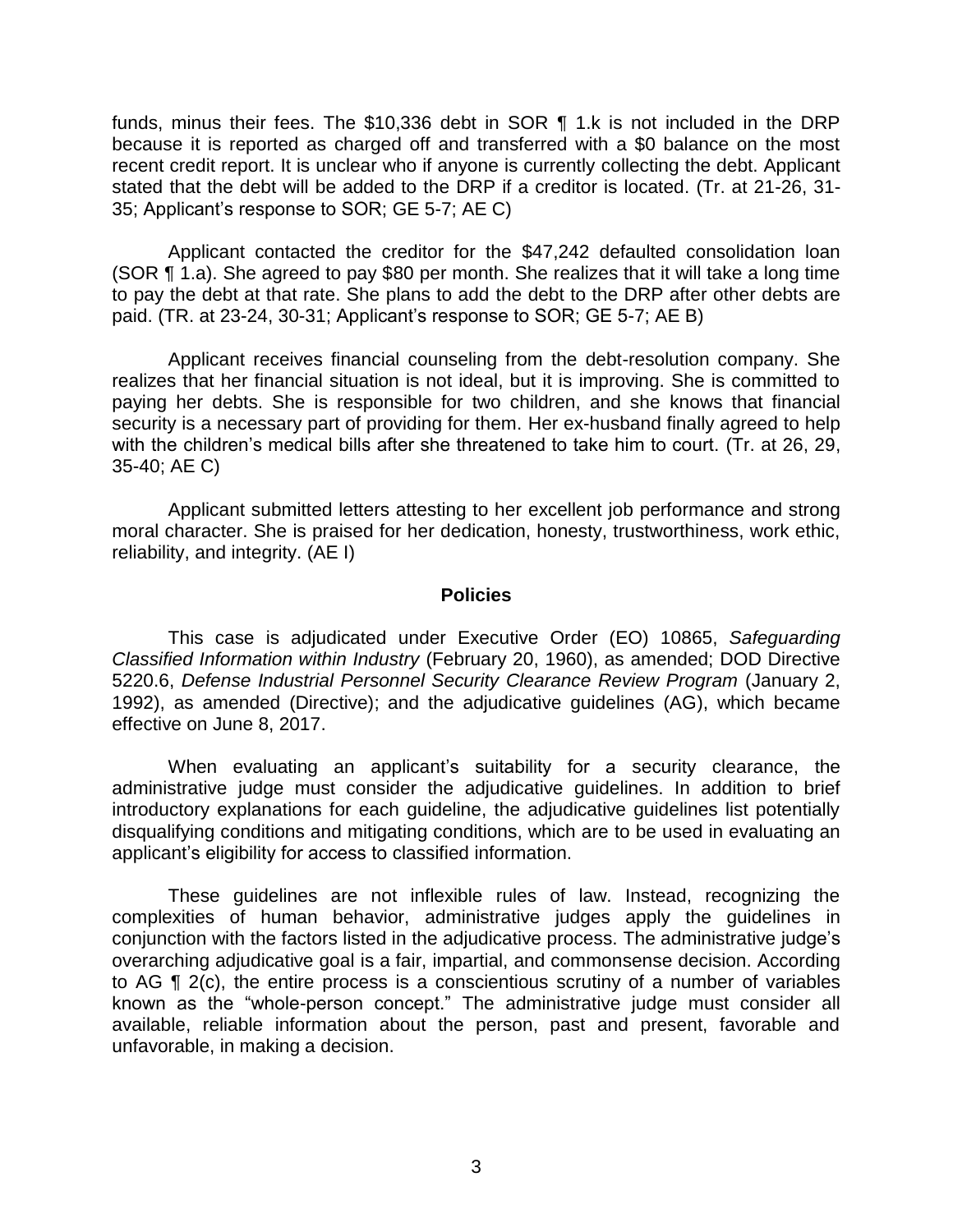The protection of the national security is the paramount consideration. AG  $\P$  2(b) eligibility will be resolved in favor of the national security." requires that "[a]ny doubt concerning personnel being considered for national security

 Under Directive ¶ E3.1.14, the Government must present evidence to establish controverted facts alleged in the SOR. Under Directive ¶ E3.1.15, the applicant is responsible for presenting "witnesses and other evidence to rebut, explain, extenuate, or mitigate facts admitted by the applicant or proven by Department Counsel." The applicant has the ultimate burden of persuasion to obtain a favorable security decision.

 A person who seeks access to classified information enters into a fiduciary relationship with the Government predicated upon trust and confidence. This relationship transcends normal duty hours and endures throughout off-duty hours. The Government reposes a high degree of trust and confidence in individuals to whom it grants access to classified information. Decisions include, by necessity, consideration of the possible risk the applicant may deliberately or inadvertently fail to safeguard classified information. Such decisions entail a certain degree of legally permissible extrapolation of potential, rather than actual, risk of compromise of classified information.

 Section 7 of EO 10865 provides that adverse decisions shall be "in terms of the national interest and shall in no sense be a determination as to the loyalty of the applicant concerned." *See also* EO 12968, Section 3.1(b) (listing multiple prerequisites for access to classified or sensitive information).

### **Analysis**

## **Guideline F, Financial Considerations**

The security concern for financial considerations is set out in AG ¶ 18:

 Failure to live within one's means, satisfy debts, and meet financial obligations may indicate poor self-control, lack of judgment, or unwillingness to abide by rules and regulations, all of which can raise questions about an individual's reliability, trustworthiness, and ability to protect classified or sensitive information. Financial distress can also be caused or exacerbated by, and thus can be a possible indicator of, other issues of personnel security concern such as excessive gambling, mental individual who is financially overextended is at greater risk of having to health conditions, substance misuse, or alcohol abuse or dependence. An engage in illegal or otherwise questionable acts to generate funds.

 The guideline notes several conditions that could raise security concerns under AG ¶ 19. The following are potentially applicable in this case: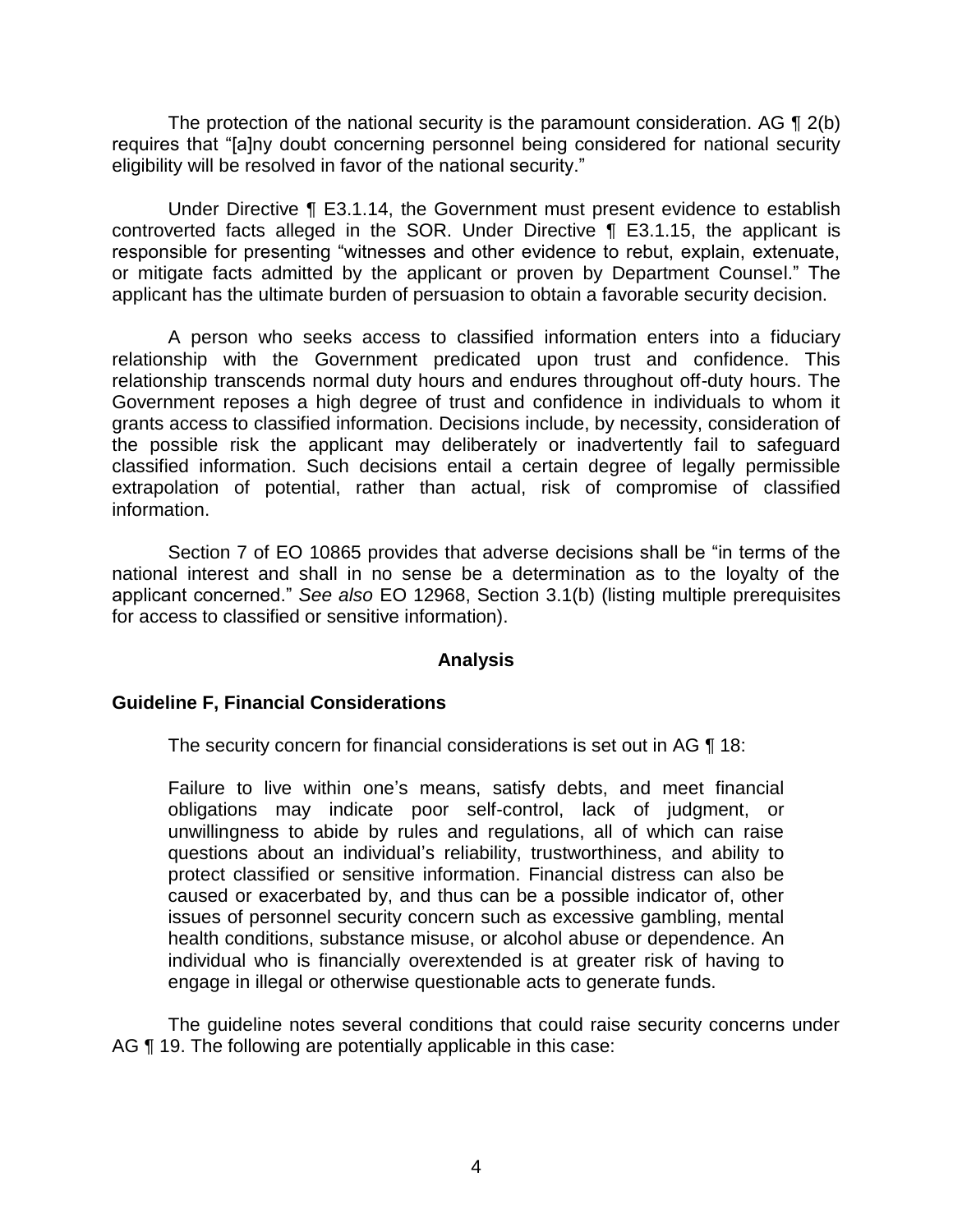(a) inability to satisfy debts; and

(c) a history of not meeting financial obligations.

 Applicant has a history of financial problems, including multiple delinquent debts. The evidence is sufficient to raise the above disqualifying conditions.

 SOR ¶¶ 1.h and 1.j allege duplicate accounts. When the same conduct is alleged twice in the SOR under the same guideline, one of the duplicative allegations should be resolved in Applicant's favor. *See* ISCR Case No. 03-04704 at 3 (App. Bd. Sep. 21, 2005). SOR ¶ 1.j is concluded for Applicant.

 provided under AG ¶ 20. The following are potentially applicable: Conditions that could mitigate the financial considerations security concerns are

 (a) the behavior happened so long ago, was so infrequent, or occurred under such circumstances that it is unlikely to recur and does not cast doubt on the individual's current reliability, trustworthiness, or good judgment;

 (b) the conditions that resulted in the financial problem were largely beyond the person's control (e.g., loss of employment, a business clear victimization by predatory lending practices, or identity theft), and the downturn, unexpected medical emergency, a death, divorce or separation, individual acted responsibly under the circumstances;

 (c) the individual has received or is receiving financial counseling for the problem from a legitimate and credible source, such as a non-profit credit counseling service, and there are clear indications that the problem is being resolved or is under control; and

 (d) the individual initiated and is adhering to a good-faith effort to repay overdue creditors or otherwise resolve debts.

 Applicant admitted that she and her ex-husband were reckless with their spending when they were younger. They attempted to resolve their financial issues through a DRP, but that proved impossible to maintain when they divorced in 2017. Applicant became responsible for almost all of the marital debt, and her ex-husband for a period after her divorce, but her partner moved out, leaving her with a home she rarely paid his share of their children's healthcare costs. Applicant's finances stabilized could not afford.

 Applicant moved into a cheaper home and resumed paying her debts. She paid six debts; she has a payment plan for one debt; four debts are in the DRP; and the last debt will be added to the DRP if a creditor is located. She credibly stated that she is committed to paying all of her debts and to eventually attain financial security.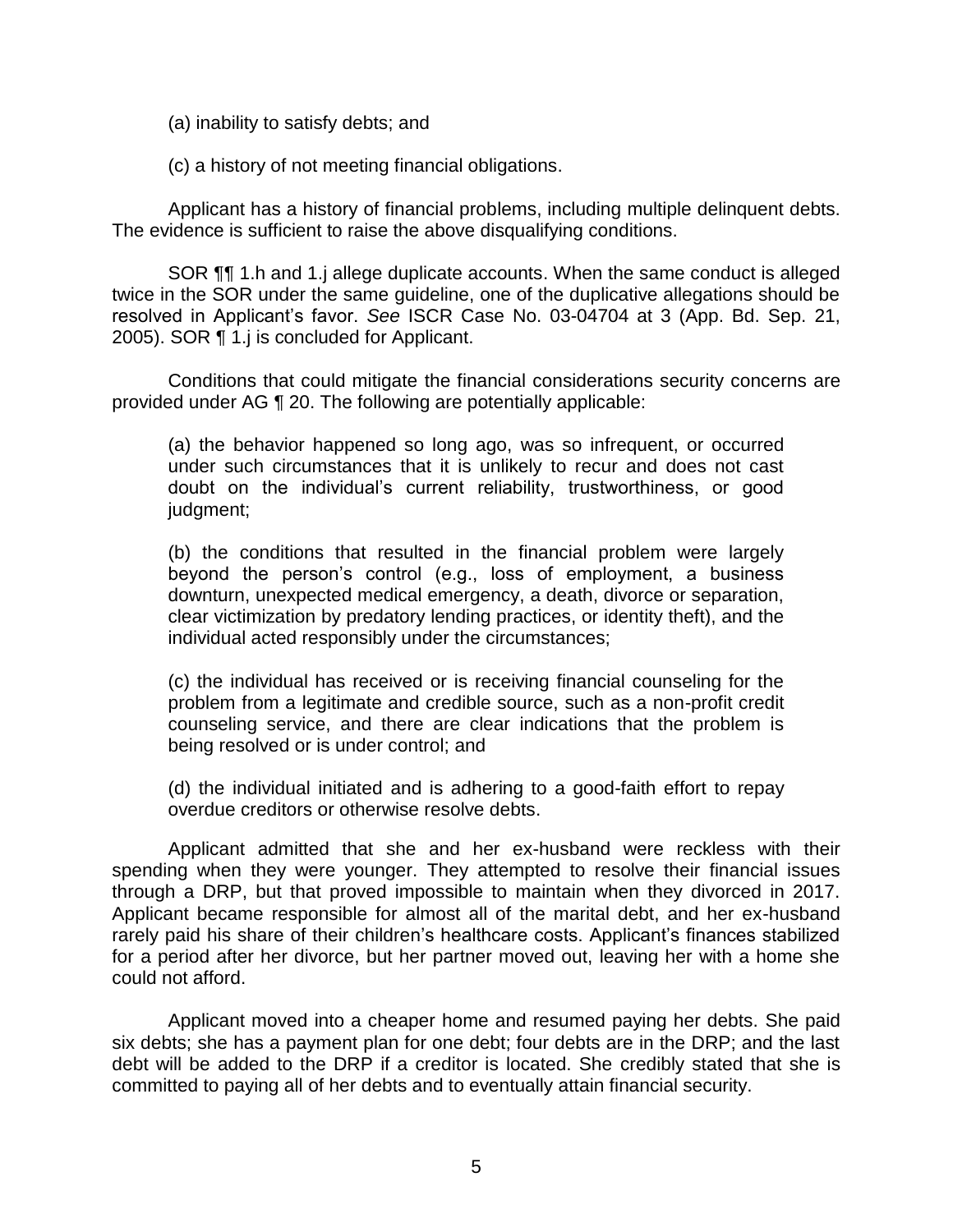A security clearance adjudication is not a debt-collection procedure. It is a procedure designed to evaluate an applicant's judgment, reliability, and trustworthiness. *See* ISCR Case No. 09-02160 (App. Bd. Jun. 21, 2010). An applicant is not required, as a matter of law, to establish resolution of every debt alleged in the SOR. An applicant need only establish a plan to resolve the financial problems and take significant actions to implement the plan. There is no requirement that an applicant make payments on all delinquent debts simultaneously, nor is there a requirement that the debts alleged in the SOR be paid first. *See* ISCR Case No. 07-06482 at 2-3 (App. Bd. May 21, 2008).

 Applicant has a plan to resolve her financial problems, and she took significant action to implement that plan. She acted responsibly under the circumstances and made a good-faith effort to pay her debts. It may take time, but I am convinced that she will eventually resolve her financial problems.<sup>1</sup> The above mitigating conditions are sufficiently applicable to mitigate financial considerations security concerns.

### **Whole-Person Concept**

 $\overline{a}$ 

 Under the whole-person concept, the administrative judge must evaluate an applicant's eligibility for a security clearance by considering the totality of the applicant's conduct and all relevant circumstances. The administrative judge should consider the nine adjudicative process factors listed at AG ¶ 2(d):

 (1) the nature, extent, and seriousness of the conduct; (2) the circumstances surrounding the conduct, to include knowledgeable participation; (3) the frequency and recency of the conduct; (4) the individual's age and maturity at the time of the conduct; (5) the extent to which participation is voluntary; (6) the presence or absence of rehabilitation and other permanent behavioral changes; (7) the motivation for the conduct; (8) the potential for pressure, coercion, exploitation, or duress; and (9) the likelihood of continuation or recurrence.

Under AG  $\P$  2(c), the ultimate determination of whether to grant eligibility for a security clearance must be an overall commonsense judgment based upon careful consideration of the guidelines and the whole-person concept. I have incorporated my comments under Guideline F in my whole-person analysis. I also considered Applicant's favorable character evidence.

 Applicant's eligibility and suitability for a security clearance. I conclude Applicant Overall, the record evidence leaves me without questions or doubts about mitigated the financial considerations security concerns.

 Bd. May 31, 2011): "Depending on the facts of a given case, the fact that an applicant's debts will not be <sup>1</sup>*See* ISCR Case No. 08-06567 at 3 (App. Bd. Oct. 29, 2009) and ISCR Case No. 09-08462 at 4 (App. paid off for a long time, in and of itself, may be of limited security concern."